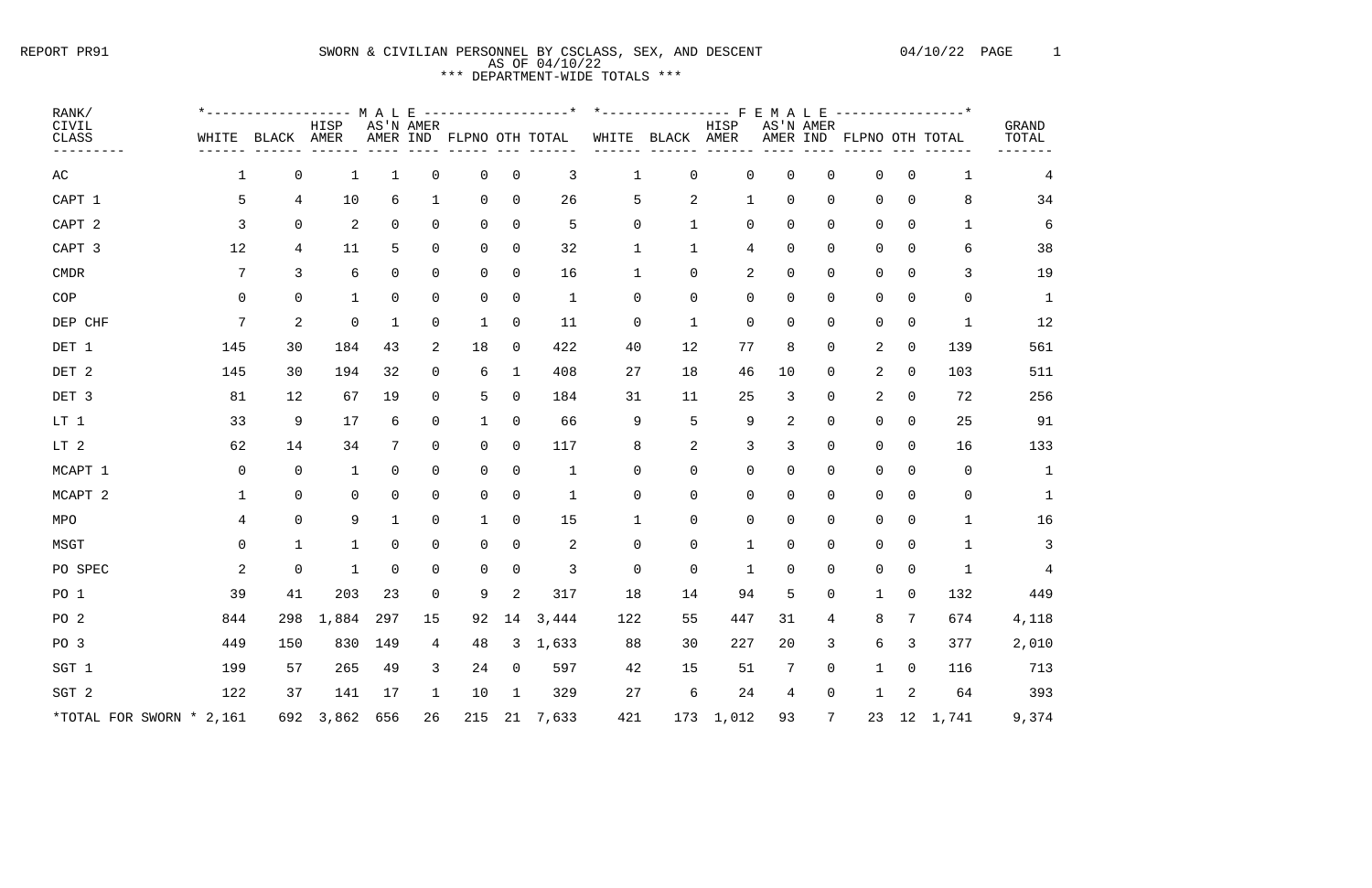## REPORT PR91 SWORN & CIVILIAN PERSONNEL BY CSCLASS, SEX, AND DESCENT 04/10/22 PAGE 2 AS OF 04/10/22 \*\*\* DEPARTMENT-WIDE TOTALS \*\*\*

| RANK/<br>CIVIL<br>CLASS  | $*$ $-$<br>WHITE | BLACK               | HISP<br>AMER        | MALE<br>AMER IND | AS'N AMER      |                |                | ---------------*<br>FLPNO OTH TOTAL | WHITE               | *--------------- F<br>BLACK | HISP<br>AMER | EMALE<br>AMER IND | AS'N AMER |                     |              | ---------------*<br>FLPNO OTH TOTAL | GRAND<br>TOTAL |
|--------------------------|------------------|---------------------|---------------------|------------------|----------------|----------------|----------------|-------------------------------------|---------------------|-----------------------------|--------------|-------------------|-----------|---------------------|--------------|-------------------------------------|----------------|
| <b>ACCLKTRNE</b>         | 0                | $\overline{0}$      | $\mathbf 0$         | $\overline{0}$   | $\mathbf 0$    | 0              | $\overline{0}$ | 0                                   | $\overline{0}$      | 2                           | 1            | 0                 | 0         | $\overline{0}$      | 0            | 3                                   | 3              |
| $\mathop{\mathrm{ACCT}}$ | O                | $\mathsf 0$         | $\mathsf 0$         | $\mathbf 0$      | $\mathbf 0$    | 0              | $\mathbf 0$    | 0                                   | $\mathbf 0$         | 0                           | 0            | 2                 | 0         | 2                   | 0            | 4                                   |                |
| <b>ACCTCLK</b>           |                  | 1                   | 1                   | 1                | $\overline{0}$ | 2              | $\mathbf 0$    | 6                                   | 2                   | 0                           | 5            | 0                 | 0         | 3                   | 0            | 10                                  | 16             |
| <b>ACOFCR</b>            |                  | 2                   | 4                   | 0                | $\mathbf 0$    | 0              | $\overline{0}$ | 7                                   | $\mathbf 0$         | 0                           | 4            | 0                 | 0         | 0                   | 0            | 4                                   | 11             |
| <b>ADMCLK</b>            |                  | 5                   | 12                  | $\sqrt{2}$       | $\overline{2}$ | 4              | $\mathbf 0$    | 33                                  | 8                   | 45                          | 64           | 11                | 0         | 10                  | 1            | 139                                 | 172            |
| ASSTIG                   |                  | $\overline{0}$      | $\mathbf 0$         | 0                | $\mathbf 0$    | 0              | $\overline{0}$ | 1                                   | $\Omega$            | 0                           | 0            | 1                 | 0         | $\overline{0}$      | 1            | 2                                   | 3              |
| <b>AUDVISTCH</b>         |                  | 0                   | 1                   | 1                | $\mathbf 0$    | 0              | 0              | 3                                   | $\Omega$            | $\Omega$                    | 0            | 0                 | 0         | 0                   | 0            | $\overline{0}$                      | 3              |
| AUTODISP2                | Ω                | $\overline{0}$      | $\mathsf 0$         | 1                | $\mathbf 0$    | 0              | $\overline{0}$ | $\mathbf 1$                         | $\overline{0}$      | 0                           | 0            | 0                 | 0         | $\mathbf 0$         | 0            | $\mathsf 0$                         |                |
| <b>AUTOPNTR</b>          | O                | $\mathbf 0$         | 2                   | $\mathsf 0$      | $\mathbf 0$    | 0              | $\mathbf 0$    | 2                                   | $\overline{0}$      | 0                           | 0            | 0                 | 0         | 0                   | 0            | 0                                   |                |
| <b>AUTOSUP</b>           |                  | 1                   | $\mathbf 0$         | 0                | $\mathbf 0$    | 0              | 0              | 2                                   | $\Omega$            | 0                           | 0            | 0                 | 0         | 0                   | 0            | 0                                   |                |
| BKGDINV1                 |                  | $1\,$               | 1                   | $\mathbf 0$      | $\mathbf 0$    | 0              | $\overline{0}$ | 5                                   | $\mathbf 0$         | 0                           | 1            | 0                 | 0         | 0                   | 0            |                                     |                |
| BKGDINV2                 | O                | 0                   | 1                   | 0                | $\mathbf 0$    | 0              | 0              | 1                                   | 0                   | 0                           | 0            | 0                 | 0         | 0                   | 0            | 0                                   |                |
| <b>BODYRPR</b>           | $\left( \right)$ | 0                   | 5                   | 1                | $\mathbf 0$    | 0              | $\Omega$       | 6                                   | $\Omega$            | $\Omega$                    | 0            | 0                 | 0         | 0                   | 0            | 0                                   |                |
| BODYSUPR2                | O                | $\mathbf{1}$        | $\mathbf 0$         | $\mathbf 0$      | $\mathbf 0$    | 0              | $\overline{0}$ | $\mathbf 1$                         | $\overline{0}$      | 0                           | 0            | 0                 | 0         | $\overline{0}$      | 0            | $\mathsf 0$                         |                |
| CHCHEM1                  | O                | $\mathsf 0$         | $\overline{0}$      | $\mathbf 0$      | $\mathbf 0$    | 0              | $\overline{0}$ | 0                                   | 4                   | 0                           | 0            | 0                 | 0         | $\overline{0}$      | 0            | 4                                   |                |
| CHCHEM2                  |                  | $\mathsf 0$         | $\mathbf 0$         | $\mathbf 0$      | $\mathbf 0$    | 0              | 0              | $\Omega$                            | 1                   | 0                           | 0            | 0                 | 0         | 0                   | 0            |                                     |                |
| CHCLKPOL                 |                  | $\mathsf 0$         | $\mathbf 1$         | $\mathbf 0$      | $\mathbf 0$    | 0              | 0              | 2                                   | 0                   | 0                           | 1            | 0                 | 0         | 0                   | 0            |                                     |                |
| CHPSYCH                  |                  | $\mathbf 0$         | 0                   | 0                | 0              | 0              | 0              | 1                                   | 0                   | 0                           | 0            | 0                 | 0         | 0                   | 0            | 0                                   |                |
| CIAN1                    | 4                | $\mathsf 0$         | $\overline{c}$      | 4                | $\mathbf 0$    | $\mathbf 0$    | $\mathbf 0$    | 10                                  | 3                   | 2                           | 5            | 2                 | 0         | 1                   | 0            | 13                                  | 23             |
| CIAN2                    | $\mathsf{3}$     | $\mathbf 1$         | $\mathsf 0$         | $\mathsf{3}$     | $\mathsf 0$    | $\mathbf 1$    | $\mathsf 0$    | 8                                   | $\overline{4}$      | 3                           | 6            | 5                 | 0         | $\mathbf{3}$        | $\mathbf{1}$ | $2\sqrt{2}$                         | 30             |
| CIR3                     | $\mathsf{O}$     | $\mathsf{O}\xspace$ | $\mathsf{O}\xspace$ | $\mathsf 0$      | $\mathsf 0$    | $\mathsf{O}$   | $\mathbf 0$    | $\overline{0}$                      | $\mathsf 0$         | 0                           | $\mathbf 1$  | 0                 | 0         | $\mathsf 0$         | 0            | $\mathbf{1}$                        | $\mathbf 1$    |
| COMELECT                 | 4                | $\mathbf 1$         | $\,8\,$             | $\sqrt{2}$       | $\mathsf 0$    | $\mathbf{1}$   | $\mathbf 0$    | 16                                  | $\mathsf 0$         | $\mathbf 1$                 | 0            | 0                 | 0         | $\mathsf 0$         | 0            | $\mathbf{1}$                        | 17             |
| COMELSUPV                | $\boldsymbol{0}$ | $\mathsf 0$         | $1\,$               | $\mathsf 0$      | $\mathsf 0$    | $\mathsf{O}$   | $\mathsf 0$    | $1\,$                               | $\mathsf{O}\xspace$ | $1\,$                       | 0            | 0                 | 0         | $\mathsf{O}\xspace$ | 0            | $\mathbf{1}$                        | $\sqrt{2}$     |
| COMENASC4                | $\boldsymbol{0}$ | $\overline{0}$      | $\mathsf 0$         | $\mathsf 0$      | $\mathsf 0$    | $\mathbf 1$    | $\mathsf 0$    | $\mathbf 1$                         | $\mathsf 0$         | 0                           | 0            | 0                 | 0         | $\mathsf 0$         | 0            | $\mathsf{O}$                        | 1              |
| COMEXAST1                | $\overline{0}$   | $\mathsf{O}\xspace$ | $\mathbf 0$         | $\overline{0}$   | $\overline{0}$ | $\overline{0}$ | $\mathbf 0$    | 0                                   | $\mathsf 0$         | 0                           | $\mathbf 1$  | 0                 | 0         | $\mathbf 0$         | 0            | $\mathbf 1$                         | 1              |
| COMEXAST2                | $\mathsf 0$      | $\mathsf 0$         | $\mathsf 0$         | $\mathsf 0$      | $\mathsf 0$    | $\mathsf{O}$   | $\mathsf 0$    | $\boldsymbol{0}$                    | $\mathsf{O}\xspace$ | $\mathsf 0$                 | $\mathbf 1$  | 0                 | 0         | $\mathsf 0$         | 0            | $\mathbf{1}$                        | 1              |
| CRIM1                    | $\boldsymbol{0}$ | $\mathsf{O}\xspace$ | $\mathsf 0$         | $\mathbf 1$      | $\mathbf 0$    | $\mathsf{O}$   | $\mathbf 0$    | $\mathbf 1$                         | $\mathsf 0$         | $\boldsymbol{0}$            | 0            | 0                 | 0         | $\mathsf 0$         | 0            | $\mathbf 0$                         | $\mathbf 1$    |
| CRIM2                    | 9                | $\overline{4}$      | 5                   | 15               | 1              | 1              | 1              | 36                                  | 25                  | 2                           | 13           | 13                | 0         | 5                   | 1            | 59                                  | 95             |

| <b>GRAND</b><br><b>TOTAL</b> |  |
|------------------------------|--|
| 3                            |  |
| $\overline{4}$               |  |
| 16                           |  |
| 11                           |  |
| 172                          |  |
| 3                            |  |
| 3                            |  |
| $\mathbf{1}$                 |  |
| $\overline{\mathbf{c}}$      |  |
| $\overline{\mathbf{c}}$      |  |
| 6                            |  |
| $\mathbf{1}$                 |  |
| 6                            |  |
| $\mathbf{1}$                 |  |
| $\overline{4}$               |  |
| $\mathbf{1}$                 |  |
| 3                            |  |
| $\mathbf{1}$                 |  |
| 23                           |  |
| 30                           |  |
| $\mathbf{1}$                 |  |
| 17                           |  |
| $\overline{a}$               |  |
| $\mathbf{1}$                 |  |
| $\mathbf{1}$                 |  |
| $\mathbf{1}$                 |  |
| $\mathbf{1}$                 |  |
| Е                            |  |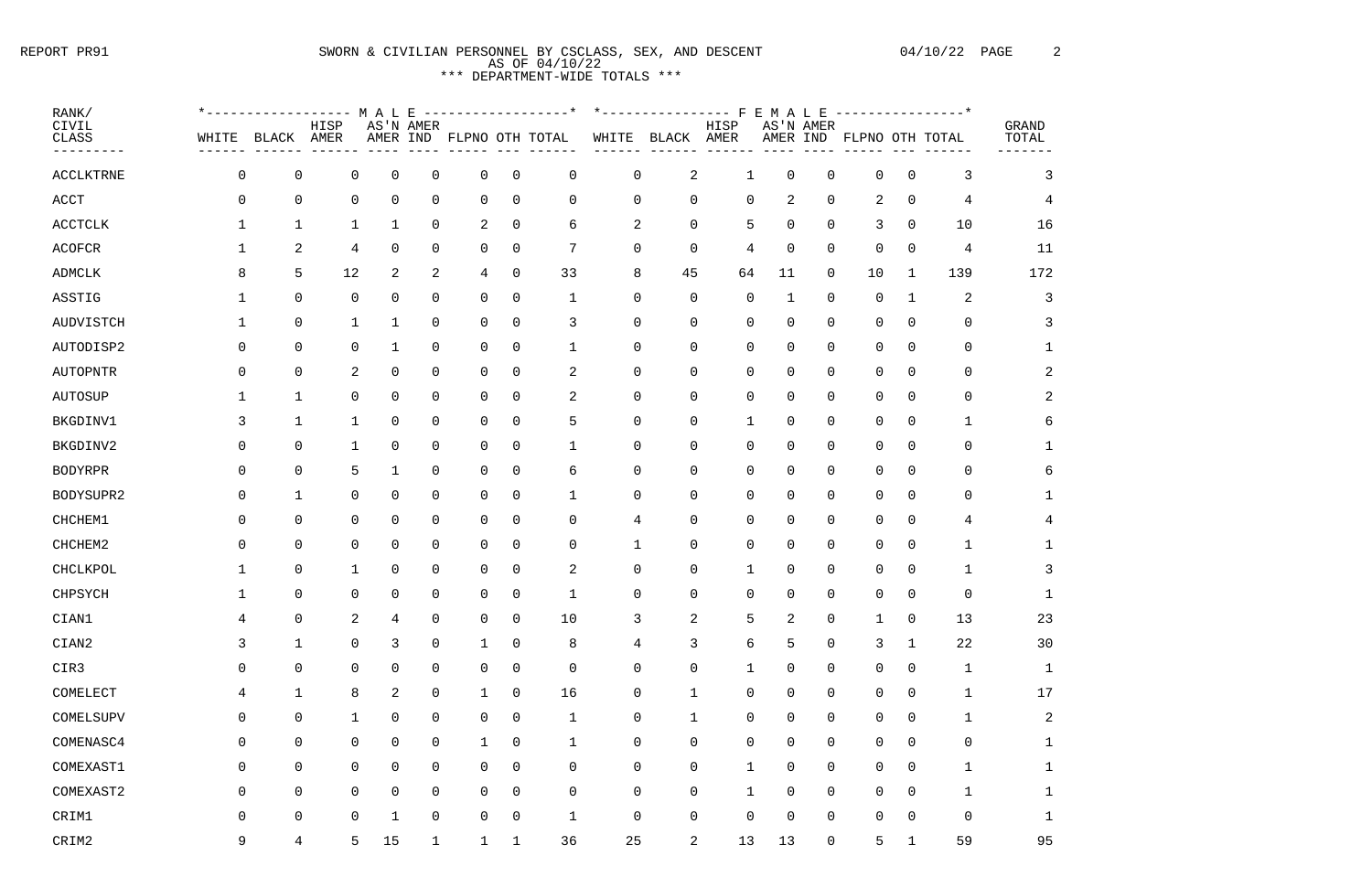# REPORT PR91 SWORN & CIVILIAN PERSONNEL BY CSCLASS, SEX, AND DESCENT 04/10/22 PAGE 3 AS OF 04/10/22 \*\*\* DEPARTMENT-WIDE TOTALS \*\*\*

| RANK/<br>CIVIL                   |                | ----------------        | HISP                | M A L          | E<br>AS'N AMER      |              |                | ------------------* |             | *---------------- F | HISP                | $\mathbf{E}$<br>M<br>A | L E<br>AS'N AMER |              |                | ---------------* | GRAND |
|----------------------------------|----------------|-------------------------|---------------------|----------------|---------------------|--------------|----------------|---------------------|-------------|---------------------|---------------------|------------------------|------------------|--------------|----------------|------------------|-------|
| <b>CLASS</b>                     | WHITE          | BLACK                   | AMER                | AMER IND       |                     |              |                | FLPNO OTH TOTAL     | WHITE       | BLACK               | AMER                | AMER IND               |                  |              |                | FLPNO OTH TOTAL  | TOTAL |
| CRIM3                            | $\overline{a}$ | $\mathbf{1}$            | $\mathbf 1$         | 3              | $\mathbf 0$         | 2            | $\mathbf 0$    | 9                   | 9           |                     |                     | 0                      | 0                | 0            | $\overline{0}$ | $11\,$           | 20    |
| $_{\footnotesize{\texttt{CSA}}}$ | 0              | $\mathbf 0$             | $\mathbf 0$         | $\mathbf 0$    | $\overline{0}$      | $\mathbf 0$  | $\mathbf 0$    | 0                   | 0           | $\mathbf 1$         | $\mathsf 0$         | 0                      | 0                | 0            | $\mathsf 0$    | $\mathbf 1$      |       |
| DBA                              | 0              | $\mathbf 0$             | $\overline{0}$      | $\mathbf 0$    | $\mathsf{O}$        | 1            | $\overline{0}$ | $\mathbf{1}$        | 0           | 0                   | $\mathbf 0$         | 2                      | 0                | 0            | $\overline{0}$ | 2                |       |
| <b>DETOFCR</b>                   | 15             | 34                      | 126                 | 13             | 0                   | 3            | 2              | 193                 | 7           | 24                  | 52                  | 0                      | 0                | $\mathbf{1}$ | $\mathbf 1$    | 85               | 278   |
| DIROFPTE                         | 0              | $\mathbf 0$             | $\overline{0}$      | $\mathbf 0$    | $\overline{0}$      | $\mathbf 0$  | 0              | 0                   | $\mathbf 1$ | 0                   | $\mathbf 0$         | 0                      | 0                | 0            | $\overline{0}$ | $\mathbf 1$      |       |
| DIROFSYS                         | 0              | $\mathsf{O}$            | $\mathbf 0$         | 1              | $\overline{0}$      | $\mathsf{O}$ | $\Omega$       |                     | 0           | 1                   | $\mathsf{O}$        | 0                      | 0                | 0            | 0              | 1                |       |
| DIRTRANS2                        |                | $\mathsf{O}$            | $\mathbf 0$         | $\mathbf 0$    | $\mathsf{O}$        | $\mathbf 0$  | $\mathbf 0$    | $\mathbf 1$         | 0           | 0                   | $\mathsf{O}$        | 0                      | 0                | 0            | $\mathbf 0$    | 0                |       |
| DPCHFACT3                        | 0              | $\mathbf 0$             | $\mathbf 0$         | $\mathbf 0$    | $\mathbf 0$         | $\mathbf 0$  | $\mathbf 0$    | 0                   | 0           | 0                   | 0                   | $\mathbf{1}$           | 0                | 0            | $\mathbf 0$    | 1                |       |
| EQUINKPR                         | 0              | $\mathbf 0$             | $\mathbf 1$         | $\mathbf 0$    | $\mathsf{O}$        | 0            | 0              | $\mathbf{1}$        | $\mathbf 1$ | $\mathbf{1}$        | 0                   | 0                      | 0                | 0            | 0              | 2                |       |
| EQUIPMECH                        | 28             | $\overline{a}$          | 38                  | 9              | $\mathsf{O}$        | 3            | 3              | 83                  | 0           | 0                   | $\boldsymbol{0}$    | 0                      | 0                | 0            | $\mathsf 0$    | $\mathsf{O}$     | 83    |
| EXADASST2                        | 0              | $\mathbf 0$             | $\mathsf 0$         | $\mathbf 0$    | $\mathbf 0$         | 0            | 0              | 0                   | $\mathbf 1$ | 3                   | 13                  | 0                      | 0                | 0            | 0              | 17               | 17    |
| EXADASST3                        | 0              | 0                       | $\mathbf 0$         | $\mathbf 0$    | $\mathbf 0$         | $\mathsf{O}$ | $\Omega$       | 0                   | 0           | 0                   | $\mathbf 1$         | 0                      | 0                | 0            | 0              | $\mathbf 1$      |       |
| EXDIRPC                          |                | 0                       | $\mathbf 0$         | $\mathbf 0$    | $\mathsf{O}$        | $\mathsf{O}$ | $\mathbf 0$    | 1                   | 0           | 0                   | $\mathsf{O}$        | 0                      | 0                | 0            | $\mathbf 0$    | 0                |       |
| FIREARMSX                        | 0              | $\mathbf 0$             | $\mathbf 1$         | $\mathbf 1$    | $\mathbf 0$         | $\mathsf{O}$ | $\mathbf 0$    | 2                   | 0           | 0                   | 0                   | 0                      | 0                | 0            | $\mathbf 0$    | 0                |       |
| FORPSP1                          | 0              | $\mathbf 0$             | $\mathsf 0$         | $\mathbf 0$    | $\mathsf{O}$        | 0            | $\Omega$       | 0                   | 0           | 3                   | 2                   | 0                      | 0                | $\mathbf 1$  | $\mathbf 0$    | 6                |       |
| FORPSP2                          | 2              | $\mathbf 1$             | $\overline{4}$      | 1              | $\mathbf 0$         | 1            | 0              | 9                   | 4           | 5                   | 6                   | 0                      | 0                | 0            | 0              | 15               | 24    |
| FORPSP3                          |                | 0                       | 5                   | $\overline{2}$ | $\mathbf 0$         | $\mathbf 0$  | $\Omega$       | 8                   | 1           | 3                   | $10$                | 1                      | 0                |              | $\mathbf 1$    | 17               | 25    |
| FORPSP4                          | 0              | $\mathbf{1}$            | 3                   | $\overline{0}$ | $\overline{0}$      |              | $\Omega$       | 5                   | 3           | 0                   | 1                   | -1                     | 0                | 0            | $\Omega$       | 5                | 10    |
| FPEXP1                           | $\mathbf{1}$   | $\overline{0}$          | 5                   | $\mathbf{1}$   | $\overline{0}$      | $\mathbf 0$  | 0              | 7                   | 3           | $\mathsf{O}$        | $\mathbf{1}$        | $\mathbf{I}$           | $\overline{0}$   |              | $0\qquad 0$    | 5                | 12    |
| FPEXP2                           | 0              | $\overline{0}$          | $\mathsf{O}\xspace$ | $\mathbf 1$    | $\mathsf 0$         | 0            | $\mathsf 0$    | $\mathbf 1$         | 0           | 0                   | $\boldsymbol{0}$    | 0                      | 0                | 0            | $\mathsf 0$    | 0                |       |
| FPEXP3                           | $\mathsf 0$    | $\mathsf 0$             | $\mathsf{O}\xspace$ | $\mathbf 1$    | $\mathsf{O}\xspace$ | $\mathsf{O}$ | $\mathsf 0$    | $\mathbf 1$         | 0           | 1                   | $\mathsf{O}\xspace$ | $\mathsf 0$            | 0                | $\mathsf{O}$ | $\mathsf 0$    | 1                |       |
| FSYSSPEC1                        | 0              | $\mathsf 0$             | $\mathsf{O}\xspace$ | $\mathsf 0$    | $\mathsf{O}\xspace$ | $\mathsf{O}$ | $\mathsf 0$    | 0                   | 0           | 0                   | $\boldsymbol{0}$    | $\mathbf 1$            | 0                | 0            | $\mathsf 0$    | $\mathbf 1$      |       |
| <b>GARATT</b>                    | $\mathbf 1$    | $\overline{\mathbf{c}}$ | 13                  | $\mathsf 0$    | $\mathbf 1$         | 0            | $\mathsf 0$    | $17$                | 0           | 1                   | $\mathsf{O}\xspace$ | 0                      | 0                | 0            | $\mathsf 0$    | $\mathbf 1$      | 18    |
| <b>GARCTKR</b>                   | 0              | $\mathsf{O}\xspace$     | $\mathsf{O}$        | $\mathsf 0$    | $\mathsf{O}$        | 0            | 0              | 0                   | $\mathbf 1$ | 0                   | $\mathsf{O}\xspace$ | $\mathsf 0$            | 0                | 0            | $\mathsf 0$    | $\mathbf 1$      |       |
| GEOINFSPE                        | $\mathbf 1$    | $\mathsf 0$             | $\mathsf{O}$        | $\mathsf 0$    | $\mathsf{O}$        | $\mathsf{O}$ | $\mathbf 0$    | 1                   | 0           | 0                   | $\mathsf{O}\xspace$ | $\mathbf 1$            | 0                | 0            | $\mathsf 0$    | $\mathbf 1$      |       |
| GEOINFSU1                        | 0              | $\overline{0}$          | $\mathsf{O}\xspace$ | $\mathsf 0$    | $\mathsf{O}$        | 0            | $\mathsf 0$    | 0                   | $\mathbf 1$ | 0                   | $\mathsf{O}\xspace$ | 0                      | 0                | 0            | 0              | $\mathbf 1$      |       |
| GRPHDSGN2                        | 0              | $\mathsf{O}\xspace$     | $1\,$               | $\mathsf 0$    | $\mathsf{O}\xspace$ | $\mathsf{O}$ | 0              | $\mathbf 1$         | 0           | 0                   | $\mathsf{O}\xspace$ | 0                      | 0                | 0            | $\mathsf 0$    | $\boldsymbol{0}$ |       |
| HDEQMECH                         | 0              | $\mathsf 0$             | $\overline{a}$      | $\mathbf 0$    | $\mathsf 0$         | $\mathsf{O}$ | $\mathbf 0$    | 2                   | 0           | 0                   | $\boldsymbol{0}$    | 0                      | 0                | 0            | $\mathsf 0$    | $\boldsymbol{0}$ |       |
| <b>HRNGRPTR</b>                  | 0              | $\mathsf{O}\xspace$     | $\mathsf{O}\xspace$ | $\mathbf 0$    | $\mathsf 0$         | $\mathsf{O}$ | 0              | 0                   | 0           | 0                   | 3                   |                        | 0                | 0            | $\mathbf 0$    | 4                | 4     |

| RAND<br>'OTAL  |  |
|----------------|--|
| í<br>20        |  |
| $\mathbf 1$    |  |
| 3              |  |
| 278            |  |
| 1              |  |
| $\overline{c}$ |  |
| $\mathbf 1$    |  |
| $\mathbf 1$    |  |
| 3              |  |
| 83             |  |
| 17             |  |
| 1              |  |
| $\mathbf 1$    |  |
| $\overline{a}$ |  |
| 6              |  |
| 24             |  |
| 25             |  |
| 10             |  |
| 12             |  |
| 1              |  |
| $\overline{c}$ |  |
| $\mathbf 1$    |  |
| 18             |  |
| 1              |  |
| $\overline{c}$ |  |
| $\mathbf{1}$   |  |
| $\mathbf 1$    |  |
| $\overline{c}$ |  |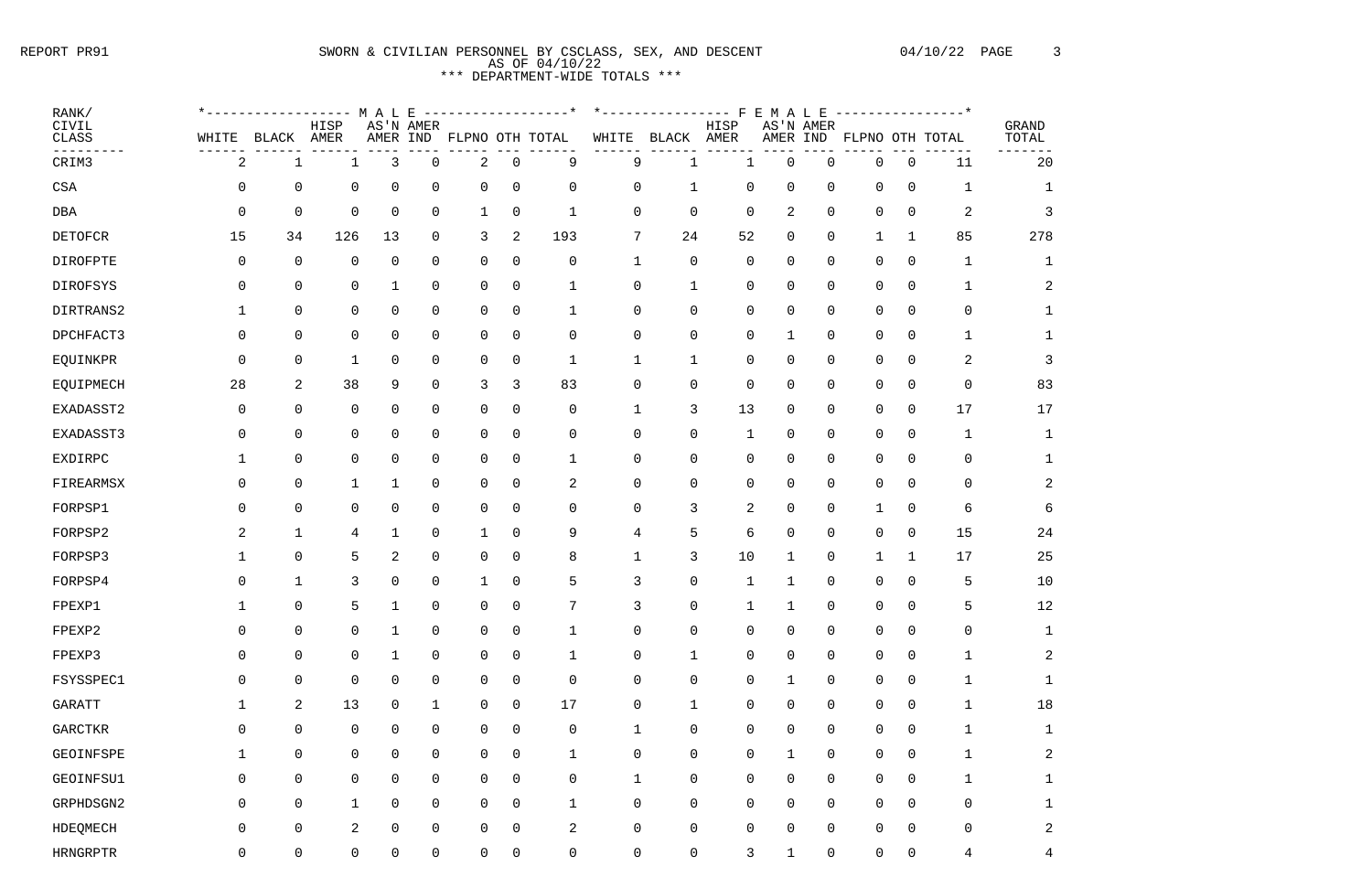# REPORT PR91 SWORN & CIVILIAN PERSONNEL BY CSCLASS, SEX, AND DESCENT 04/10/22 PAGE 4 AS OF 04/10/22 \*\*\* DEPARTMENT-WIDE TOTALS \*\*\*

| RANK/                       |                |                |      |                               |                |                |                |                          |                |                  |                |                |             |                          |                | ---------------* |                           |
|-----------------------------|----------------|----------------|------|-------------------------------|----------------|----------------|----------------|--------------------------|----------------|------------------|----------------|----------------|-------------|--------------------------|----------------|------------------|---------------------------|
| CIVIL<br>CLASS<br>--------- | WHITE          | BLACK AMER     | HISP |                               | AS'N AMER      |                |                | AMER IND FLPNO OTH TOTAL |                | WHITE BLACK AMER | HISP<br>------ |                | AS'N AMER   | AMER IND FLPNO OTH TOTAL |                |                  | GRAND<br>TOTAL<br>------- |
| INFSYMGR2                   | 0              | $\mathsf{O}$   |      | 0<br>0                        | 0              | $\mathsf{O}$   | $\overline{0}$ | $\mathbf 0$              | 0              |                  | $\mathsf{O}$   | $\mathbf 0$    | $\mathbf 0$ | 0                        | 0              |                  | $\mathbf{1}$              |
| INSPGNRL                    | $\mathbf 1$    | $\overline{0}$ |      | $\overline{0}$<br>0           | $\overline{0}$ | $\overline{0}$ | $\overline{0}$ | $\mathbf 1$              | 0              | 0                | $\overline{0}$ | $\mathbf 0$    | $\mathbf 0$ | $\mathsf{O}$             | $\overline{0}$ | $\overline{0}$   | 1                         |
| K9                          | 0              | $\mathsf{O}$   |      | $\overline{0}$<br>0           | 0              | $\mathbf{1}$   | $\overline{0}$ | 1                        | 0              | 0                | $\mathsf{O}$   | $\mathbf 0$    | 0           | 0                        | $\overline{0}$ | $\overline{0}$   | 1                         |
| LABTECH1                    | 2              | $\mathbf{1}$   |      | 2<br>$\mathbf 1$              | 0              | $\mathbf 1$    | $\overline{0}$ | 7                        | $\mathbf{1}$   | 0                | $\mathsf{O}$   | 1              | 0           |                          | $\overline{0}$ | $\mathsf{3}$     | 10                        |
| LABTECH2                    | 0              | 0              |      | 0                             | $\overline{0}$ | $\mathsf{O}$   | $\overline{0}$ | $\mathbf 1$              | $\mathsf{O}$   | 0                | 1              | $\mathbf 0$    | 0           |                          | $\overline{0}$ | 2                | 3                         |
| <b>M&amp;CHLPR</b>          | 0              | 0              |      | 2<br>0                        | 0              | $\overline{0}$ | $\overline{0}$ | $\overline{c}$           | 0              | 0                | $\overline{0}$ | $\mathbf 0$    | 0           | $\Omega$                 | $\mathbf 0$    | $\overline{0}$   | $\overline{2}$            |
| МA                          | 7              | 3              | 10   | 12                            | $\overline{0}$ | 4              | $\overline{0}$ | 36                       | 13             | $7\phantom{.}$   | 19             | 14             | 0           | 9                        | 0              | 62               | 98                        |
| MECHRPR                     | 1              | $\overline{0}$ |      | $\overline{0}$<br>0           | $\overline{0}$ | $\overline{0}$ | $\overline{0}$ | $\mathbf{1}$             | $\mathsf{O}$   | 0                | $\overline{0}$ | $\mathbf 0$    | 0           | $\mathsf{O}$             | $\overline{0}$ | $\overline{0}$   | $\mathbf 1$               |
| MGTAIDE                     | -1             | $\mathsf{O}$   |      | 2<br>$\mathbf 1$              | 0              | $\mathbf{1}$   | $\overline{0}$ | 5                        | 0              | 6                | $\overline{a}$ | $\mathbf 0$    | 0           |                          | $\overline{0}$ | 9                | 14                        |
| MGTASST                     | 4              | $\mathbf 1$    |      | 3                             | 0              | $\mathbf 1$    | $\overline{0}$ | 10                       | 5              | 1                | 7              | 5              | 0           |                          | $\overline{0}$ | 19               | 29                        |
| MTNLBR                      | 0              | 0              |      | 0<br>$\mathbf 1$              | $\overline{0}$ | 0              | $\overline{0}$ | $\mathbf 1$              | 0              | 0                | $\overline{0}$ | $\mathbf 0$    | 0           | 0                        | $\overline{0}$ | $\overline{0}$   | $\mathbf 1$               |
| NURTRST                     | 0              | 0              |      | 0<br>$\mathsf{O}$             | $\overline{0}$ | $\overline{0}$ | $\overline{0}$ | $\overline{0}$           | $\mathbf{1}$   | 0                | $\overline{0}$ | $\overline{0}$ | 0           | 0                        | $\overline{0}$ | $\mathbf{1}$     | $\mathbf 1$               |
| OFFCTRNE                    | 0              | 0              |      | 0<br>$\mathbf 1$              | 0              | $\mathbf 0$    | $\overline{0}$ | 1                        | $\mathbf{1}$   | 6                | 11             | 2              | 0           | 0                        | $\mathbf 1$    | 21               | 22                        |
| PAINTER                     | 0              | $\mathbf{1}$   |      | $\overline{0}$<br>0           | $\overline{0}$ | $\overline{0}$ | $\overline{0}$ | 1                        | 0              | 0                | $\mathsf{O}$   | $\mathbf 0$    | 0           | 0                        | $\overline{0}$ | $\mathbf 0$      | $\mathbf 1$               |
| PARKSUPR                    | 0              | 0              |      | 0<br>$\mathbf{1}$             | 0              | $\overline{0}$ | $\overline{0}$ | 1                        | 0              | 0                | $\mathsf{O}$   | $\mathbf 0$    | 0           | 0                        | $\mathsf{O}$   | $\mathbf 0$      |                           |
| PAYSUPR                     | 0              | 0              |      | 0<br>$\overline{0}$           | $\mathsf 0$    | 1              | $\overline{0}$ | $\mathbf 1$              | 0              | 1                | $\mathsf{O}$   | $\mathbf 0$    | 0           | 0                        | $\overline{0}$ | 1                | $\overline{2}$            |
| PERAN                       | 1              | $\overline{0}$ |      | 0<br>1                        | $\mathbf 0$    | 0              | $\overline{0}$ | 2                        | $\mathbf 1$    | 4                | 2              | $\mathbf{1}$   | 0           | 0                        | $\overline{0}$ | 8                | 10                        |
| PERECSUPV                   | 0              | 0              |      | 0<br>0                        | $\mathsf 0$    | $\mathsf{O}$   | $\mathsf 0$    | $\overline{0}$           | 0              | 0                | $\mathbf 1$    | $\mathbf 0$    | 0           | 0                        | $\overline{0}$ | $\mathbf{1}$     | $\mathbf{1}$              |
| PHOTOG2                     | $\mathbf{1}$   | 0              |      | 0<br>$\mathbf 1$              | $\mathsf 0$    | 0              | $\overline{0}$ | $\overline{c}$           | 0              | 0                | $\mathsf{O}$   | $\mathbf 0$    | 0           | 0                        | $\mathsf{O}$   | $\mathbf 0$      | $\overline{2}$            |
| PHOTOG3                     | 9              | $\overline{0}$ |      | 3<br>2                        | 0              | 0              | $\overline{0}$ | 14                       | $\overline{4}$ | 0                | $\mathbf{1}$   | $\mathbf 0$    | $\mathbf 0$ | 0                        | $\overline{0}$ | 5                | 19                        |
| POLADM1                     | $\mathbf{1}$   | $\overline{0}$ |      | $\mathbf 1$<br>$\mathbf{1}$   | 0              | $\overline{0}$ | $\overline{0}$ | 3                        | 0              | 0                | $\mathbf 1$    | $\mathbf 1$    | 0           | 0                        | $\mathbf{1}$   | 3                | 6                         |
| POLADM2                     | $\mathbf{1}$   | $\overline{0}$ |      | 0<br>$\mathbf 1$              | $\mathsf{O}$   | 0              | $\overline{0}$ | 2                        | $\mathbf 1$    | 0                | $\overline{0}$ | $\mathbf 0$    | 0           | 0                        | $\mathsf{O}$   | $\mathbf 1$      | 3                         |
| POLADM3                     | 0              | $\overline{0}$ |      | $\mathsf{O}\xspace$<br>0      | $\mathsf{O}$   | 0              | $\overline{0}$ | $\mathbf 0$              | $\overline{a}$ | 0                | $\mathsf{O}$   | $\overline{0}$ | 0           | 0                        | $\mathsf{O}$   | $\overline{a}$   | $\overline{a}$            |
| POLAUDTR2                   | 0              | $\overline{0}$ |      | $\overline{4}$<br>$\mathbf 1$ | $\mathbf 0$    | $\mathbf{1}$   | $\overline{0}$ | 6                        | $\mathbf 1$    | $\mathbf 1$      | $\overline{2}$ | $\mathbf 1$    | 0           | 0                        | $\mathbf{1}$   | 6                | 12                        |
| POLAUDTR3                   | $\overline{a}$ | $\mathbf{1}$   |      | $\mathsf{3}$<br>$\mathbf 1$   | $\mathbf 0$    | $\mathbf 1$    | $\overline{0}$ | 8                        | $\overline{2}$ | 5                | $\mathbf 1$    | $\overline{a}$ | 0           | 1                        | $\mathsf{O}$   | 11               | 19                        |
| POLAUDTR4                   | $\mathbf{1}$   | $\overline{0}$ |      | 0<br>$\mathbf{1}$             | 0              | $\mathsf{O}$   | $\overline{0}$ | $\mathbf{2}$             | $\mathsf{O}$   | $\mathbf{1}$     | $\mathbf{1}$   | $\overline{0}$ | 0           | 0                        | $\mathsf{O}$   | 2                | $\overline{4}$            |
| POLSPINV                    | 7              | $\mathbf{1}$   |      | 3<br>$1\,$                    | $\mathsf{O}$   | $\mathbf{1}$   | $\mathbf 1$    | 14                       | $\mathbf{2}$   | $\overline{0}$   | $\mathbf{1}$   | $\mathbf{1}$   | 0           | 0                        | $\mathbf{1}$   | 5                | 19                        |
| POLSVSPC1                   | 6              | $\overline{2}$ |      | $\overline{2}$<br>2           | $\overline{0}$ | $\mathbf{1}$   | $\overline{0}$ | 13                       | $\mathsf{O}$   | 0                | 0              | 0              | 0           | 0                        | 0              | $\mathsf{O}$     | 13                        |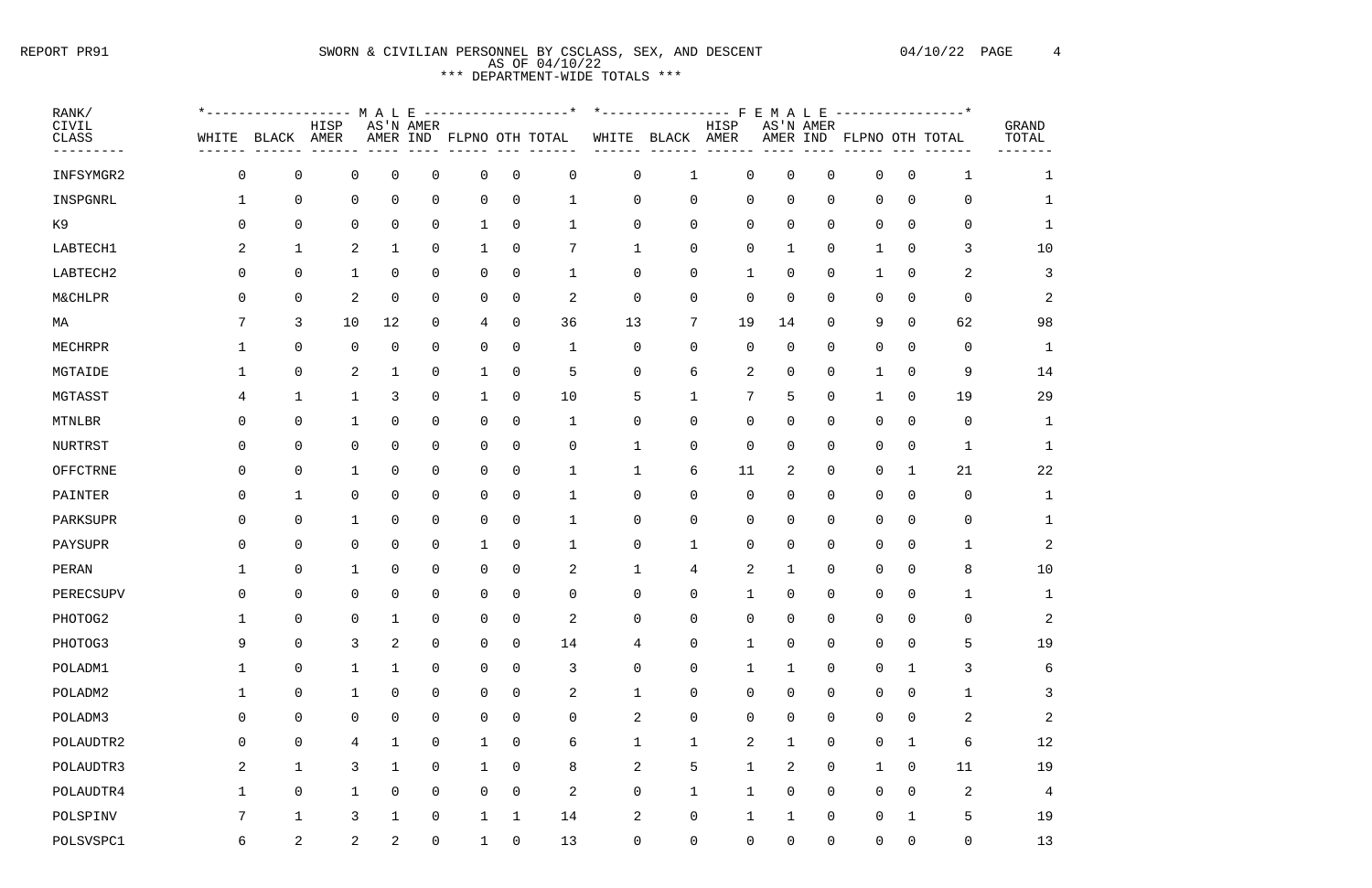#### REPORT PR91 SWORN & CIVILIAN PERSONNEL BY CSCLASS, SEX, AND DESCENT 04/10/22 PAGE 5 AS OF 04/10/22 \*\*\* DEPARTMENT-WI

|                         |                |                                          |                 |                |                                  |                |                | AS OF 04/10/22<br>*** DEPARTMENT-WIDE TOTALS *** |                 |              |              |                |                |                |                |                |                                     |                |
|-------------------------|----------------|------------------------------------------|-----------------|----------------|----------------------------------|----------------|----------------|--------------------------------------------------|-----------------|--------------|--------------|----------------|----------------|----------------|----------------|----------------|-------------------------------------|----------------|
| RANK/<br>CIVIL<br>CLASS | WHITE          | * - - - - - - - - - - - - - - -<br>BLACK | HISP<br>AMER    | M A L E        | AS'N AMER<br>AMER IND            |                |                | FLPNO OTH TOTAL                                  | WHITE           | BLACK        | HISP<br>AMER | FEMALE         | AMER IND       | AS'N AMER      |                |                | ---------------*<br>FLPNO OTH TOTAL | GRAND<br>TOTAL |
| POLSVSPC2               | 0              |                                          |                 | 0              | 0                                | 0              | 0              |                                                  | $\overline{0}$  | 0            |              | 0              | 0              | -0             | $\overline{0}$ | 0              | $\mathbf 0$                         |                |
| POLYEXM1                | 1              | $\overline{0}$                           |                 | 0              | 0<br>$\mathbf 0$                 | 0              | 0              | 1                                                | $\overline{0}$  | 1            |              | $\mathbf 0$    | 0              | 0              | $\mathbf 0$    | $\overline{0}$ | $\mathbf 1$                         | 2              |
| POLYEXM2                |                | $\overline{0}$                           |                 | 1              | $\overline{0}$<br>$\overline{0}$ | $\overline{0}$ | $\overline{0}$ | 2                                                | $\overline{0}$  | $\mathbf 1$  |              | $\overline{0}$ | 0              | $\overline{0}$ | 0              | $\overline{0}$ | $\mathbf 1$                         | 3              |
| POLYEXM3                | 0              |                                          | $\overline{0}$  | 0              | 0<br>0                           | $\overline{0}$ |                |                                                  | $\overline{0}$  | $\mathbf 0$  |              | $\mathbf 0$    | 0              | $\overline{0}$ | $\mathbf 0$    | $\overline{0}$ | $\mathbf 0$                         |                |
| POLYEXM4                | 1              | $\overline{0}$                           |                 | 0              | 0<br>$\mathbf 0$                 | 0              | $\overline{0}$ |                                                  | $\overline{0}$  | $\mathbf 0$  |              | 0              | 0              | $\overline{0}$ | $\mathbf 0$    | $\overline{0}$ | $\overline{0}$                      |                |
| PRACCT2                 | $\mathbf 0$    |                                          | $\overline{0}$  | 0              | 0<br>$\overline{0}$              | 0              | $\mathbf 0$    | $\overline{0}$                                   | $\mathsf{O}$    | $\mathbf 0$  |              | $\mathsf{O}$   |                | $\overline{0}$ | $\mathsf{O}$   | $\overline{0}$ | $\mathbf{1}$                        | 1              |
|                         | $\mathbf 0$    |                                          |                 |                | 0                                |                |                |                                                  |                 |              |              |                | 0              | $\overline{0}$ |                |                | 8                                   |                |
| PRCLKPOL1               | 1              | $\mathbf 1$                              |                 | 0              | $\mathbf 0$<br>0                 | $\overline{0}$ | $\mathbf 0$    |                                                  | $\mathbf{1}$    | 5<br>8       |              | 12             | -1             |                | $\mathsf{O}$   | $\overline{0}$ | 24                                  | 9<br>29        |
| PRCLKPOL2               |                | $\overline{0}$                           |                 | 4              | $\overline{0}$                   | $\overline{0}$ | $\overline{0}$ | 5                                                | 2               |              |              |                |                | $\overline{0}$ |                | $\mathbf{1}$   |                                     |                |
| PRDETOFCR               | 3              |                                          | 4               | 16             | $\overline{0}$                   | 2              | $\overline{0}$ | 26                                               | $\overline{0}$  | $\mathbf 0$  |              | 2              | $\overline{0}$ | $\overline{0}$ | $\mathsf{O}$   | $\overline{0}$ | $\overline{a}$                      | 28             |
| PRFORPSP                | 0              |                                          | $\overline{0}$  | 0              | 0<br>$\mathbf 0$                 | 0              | $\overline{0}$ | $\mathbf 0$                                      | $\overline{0}$  |              |              | $\mathbf 0$    | 0              | $\overline{0}$ | 0              | $\overline{0}$ | $\mathbf{1}$                        |                |
| PRFPEXP1                | $\mathbf 0$    |                                          | $\overline{0}$  | 0              | 0<br>0                           | 0              | $\overline{0}$ | $\mathbf 0$                                      | $\overline{0}$  | 1            |              | 0              | 0              | $\overline{0}$ | $\mathsf{O}$   | $\overline{0}$ | -1                                  |                |
| PRFPEXP2                | $\mathbf 0$    |                                          | $\overline{0}$  | 0              | $\Omega$<br>0                    | 0              | $\mathbf 0$    | $\overline{0}$                                   | $\mathbf{1}$    | $\mathbf 0$  |              | $\overline{0}$ | $\Omega$       | $\overline{0}$ | 0              | $\overline{0}$ | $\mathbf{1}$                        | 1              |
| PRGMAN4                 | $\mathbf 0$    |                                          | $\overline{0}$  | 0              | 2<br>$\overline{0}$              | $\overline{0}$ | $\overline{0}$ | $\overline{a}$                                   | $\overline{0}$  | 0            |              | 0              | $\Omega$       | $\overline{0}$ | $\mathsf{O}$   | $\overline{0}$ | $\overline{0}$                      | $\overline{2}$ |
| PRGMAN5                 | 1              | $\overline{0}$                           |                 | 0              | 0<br>$\overline{0}$              | $\overline{0}$ | $\overline{0}$ | $\mathbf{1}$                                     | $\overline{0}$  | $\mathbf 0$  |              | $\mathbf 0$    | -1             | $\overline{0}$ | $\mathsf{O}$   | $\overline{0}$ | $\mathbf 1$                         | 2              |
| PRNSTKPR                | $\mathsf{O}$   | $\overline{0}$                           |                 | 1              | $\overline{0}$<br>$\overline{0}$ | $\overline{0}$ | $\overline{0}$ | 1                                                | $\overline{0}$  | $\mathbf 0$  |              | $\overline{0}$ | $\overline{0}$ | $\overline{0}$ | $\mathbf 0$    | $\overline{0}$ | $\overline{0}$                      | 1              |
| PROFCR                  | $\overline{a}$ |                                          | 7               | 26<br>7        | $\overline{0}$                   | 5              | $\mathbf 1$    | 48                                               | $\overline{a}$  | 9            |              | 8              |                | $\overline{0}$ | 2              | $\overline{0}$ | 22                                  | 70             |
| PRPROFCR                | $\mathbf 0$    |                                          | $\mathbf 1$     | 1              | $\overline{0}$<br>1              | 0              | $\overline{0}$ | 3                                                | $\overline{0}$  | $\mathbf 1$  |              |                | $\overline{0}$ | $\overline{0}$ | $\overline{0}$ | $\overline{0}$ | $\overline{a}$                      | 5              |
| PRPUBRLSP               | $\overline{0}$ |                                          | $\mathsf{O}$    | $\mathbf{1}$   | $\overline{0}$<br>$\overline{0}$ | $\overline{0}$ | $\overline{0}$ | $\mathbf{1}$                                     | $\overline{0}$  | $\mathbf 0$  |              | $\mathbf 0$    | $\overline{0}$ | $\overline{0}$ | $\overline{0}$ | $\overline{0}$ | $\overline{0}$                      | 1              |
| PRSECOFCR               | $\overline{0}$ |                                          | $\mathbf{1}$    | 0              | $\overline{0}$<br>$\overline{0}$ | $\overline{0}$ | $\overline{0}$ | $\mathbf{1}$                                     | $\overline{0}$  | 0            |              | $\mathbf{1}$   | 0              | $\overline{0}$ | $\overline{0}$ | $\overline{0}$ | $\mathbf{1}$                        | 2              |
| PSR1                    | $\mathbf{1}$   |                                          | $\overline{0}$  | 3              | $\overline{0}$                   | $\mathbf{1}$   | 0              | 6                                                | $7\phantom{.0}$ |              | $\mathsf{3}$ | 12             | $\overline{0}$ | $\mathsf{O}$   | $\mathbf{1}$   | $\mathbf{1}$   | 24                                  | 30             |
| PSR2                    | 12             |                                          | $\overline{7}$  | 27             | 6<br>$\overline{0}$              | 3              | $\overline{0}$ | 55                                               | 42              | 75           |              | 144            | 11             | $\mathbf{1}$   | 7 <sup>7</sup> | $\mathbf{3}$   | 283                                 | 338            |
| PSR3                    | 10             |                                          | $5\phantom{.0}$ | 17             | $\mathsf{3}$<br>$\overline{0}$   | 2              | $\overline{0}$ | 37                                               | 14              | 42           |              | 60             | 6              | $\mathsf{O}$   | $\overline{a}$ | $\overline{0}$ | 124                                 | 161            |
| PSYCH1                  | $\overline{a}$ | $\mathbf{1}$                             |                 | 0              | $\mathsf{O}$                     | $\overline{0}$ | $\mathsf{O}$   | $\overline{4}$                                   | $\overline{4}$  | $\mathsf{O}$ |              | $\mathbf{1}$   | 1              | $\mathsf{O}$   | $\mathbf{1}$   | $\mathbf{1}$   | 8                                   | 12             |
| PSYCH2                  | $\mathbf{1}$   |                                          | $\overline{0}$  | 0              | $\overline{0}$<br>$\overline{0}$ | $\mathbf 0$    | 0              | $\mathbf{1}$                                     | $\mathbf{1}$    | 0            |              | $\mathsf{O}$   | $\overline{0}$ | $\overline{0}$ | 0              | $\overline{0}$ | $\mathbf{1}$                        | 2              |
| PUBINFDR1               | $\overline{0}$ |                                          | $\overline{0}$  | 0              | $\mathsf{O}$<br>$\overline{0}$   | $\overline{0}$ | $\overline{0}$ | $\overline{0}$                                   | $\overline{0}$  | $\mathbf{1}$ |              | $\mathsf{O}$   | 0              | $\mathsf{O}$   | $\overline{0}$ | $\overline{0}$ | $\mathbf{1}$                        | $\mathbf 1$    |
| SECAIDE                 | $\overline{0}$ |                                          | $\overline{0}$  | $\mathbf{1}$   | $\overline{0}$<br>$\mathsf{O}$   | $\overline{0}$ | $\overline{0}$ | $\mathbf{1}$                                     | $\overline{0}$  | $\mathbf{1}$ |              | $\mathbf{1}$   | $\overline{0}$ | $\overline{0}$ | 0              | $\overline{0}$ | $\overline{a}$                      | $\mathbf{3}$   |
| SECOFCR                 | 16             | 27                                       |                 | 52             | $\mathsf{O}$<br>4                | 2              | 4              | 105                                              | $\overline{a}$  | 7            |              | 19             | $\overline{0}$ | $\overline{0}$ | $\overline{0}$ | $\mathbf{1}$   | 29                                  | 134            |
| SECY                    | $\overline{0}$ |                                          | $\overline{0}$  | $\overline{a}$ | $\overline{0}$<br>$\mathsf{O}$   | $\overline{0}$ | $\mathsf{O}$   | $\overline{a}$                                   | $\overline{a}$  | 16           |              | 23             | 5              | $\overline{0}$ | 6              | $\overline{0}$ | 52                                  | 54             |
| CDACCTO                 |                |                                          |                 |                |                                  |                |                |                                                  |                 |              |              |                |                |                |                |                |                                     |                |

| POLSVSPC2      | 0              | 1                   | 0              | 0              | $\overline{0}$ | 0                   | $\overline{0}$      | 1                   | $\overline{0}$ | $\mathbf 0$      | $\mathbf 0$         | $\overline{0}$ | 0                   | 0           | $\overline{0}$ | $\overline{0}$ |                |
|----------------|----------------|---------------------|----------------|----------------|----------------|---------------------|---------------------|---------------------|----------------|------------------|---------------------|----------------|---------------------|-------------|----------------|----------------|----------------|
| POLYEXM1       | $\mathbf 1$    | 0                   | 0              | $\overline{0}$ | $\overline{0}$ | 0                   | 0                   | 1                   | 0              | 1                | 0                   | $\mathbf 0$    | 0                   | 0           | $\overline{0}$ | 1              |                |
| POLYEXM2       | $\mathbf{1}$   | $\mathsf 0$         | 1              | 0              | $\mathsf 0$    | 0                   | $\overline{0}$      | $\overline{2}$      | $\mathsf 0$    | 1                | $\mathsf 0$         | $\mathbf 0$    | 0                   | 0           | $\mathbf 0$    | 1              |                |
| POLYEXM3       | $\mathsf{O}$   | 0                   | 0              | 0              | 0              | 0                   | 1                   | 1                   | 0              | $\overline{0}$   | 0                   | $\mathbf 0$    | $\mathsf 0$         | 0           | $\mathbf 0$    | $\mathsf 0$    |                |
| POLYEXM4       | 1              | $\mathsf 0$         | 0              | $\mathbf 0$    | $\mathsf 0$    | 0                   | $\mathsf 0$         | 1                   | $\mathsf{O}$   | $\boldsymbol{0}$ | $\mathsf 0$         | 0              | 0                   | 0           | $\mathbf 0$    | $\mathsf 0$    |                |
| PRACCT2        | $\mathsf{O}$   | $\mathsf 0$         | $\overline{0}$ | $\mathsf 0$    | $\mathsf 0$    | 0                   | $\mathsf 0$         | $\mathbf 0$         | $\mathsf 0$    | $\mathsf 0$      | $\mathsf 0$         | $\mathbf 1$    | $\mathsf 0$         | 0           | $\mathbf 0$    | $\mathbf{1}$   |                |
| PRCLKPOL1      | $\mathsf{O}$   | $\mathbf{1}$        | $\mathbf 0$    | $\mathsf 0$    | $\mathsf 0$    | 0                   | $\mathsf 0$         | $\mathbf 1$         | $\mathbf 1$    | 5                | $\mathbf 1$         | $\mathsf 0$    | $\mathsf 0$         | 1           | $\mathbf 0$    | 8              |                |
| PRCLKPOL2      | $\mathbf{1}$   | 0                   | 4              | $\mathsf{O}$   | 0              | 0                   | 0                   | 5                   | $\overline{a}$ | 8                | 12                  | 1              | 0                   | 0           | $\mathbf 1$    | 24             | 29             |
| PRDETOFCR      | 3              | $\overline{4}$      | 16             | 1              | $\mathsf 0$    | 2                   | 0                   | 26                  | $\mathbf 0$    | $\mathsf 0$      | $\overline{a}$      | $\mathbf 0$    | $\mathsf 0$         | 0           | $\overline{0}$ | $\sqrt{2}$     | 28             |
| PRFORPSP       | 0              | $\mathsf 0$         | $\mathbf 0$    | 0              | $\overline{0}$ | 0                   | $\overline{0}$      | $\mathbf 0$         | 0              | 1                | $\mathsf 0$         | $\mathsf 0$    | $\mathsf 0$         | 0           | $\overline{0}$ | $\mathbf 1$    |                |
| PRFPEXP1       | $\overline{0}$ | $\mathsf 0$         | 0              | 0              | $\mathsf 0$    | 0                   | 0                   | $\mathsf{O}$        | 0              | 1                | 0                   | $\mathbf 0$    | 0                   | 0           | $\overline{0}$ | 1              |                |
| PRFPEXP2       | $\mathsf{O}$   | $\mathsf 0$         | $\mathbf 0$    | 0              | $\mathsf 0$    | $\mathsf{O}\xspace$ | $\mathsf 0$         | $\mathsf{O}\xspace$ | $\mathbf{1}$   | $\mathsf 0$      | $\mathsf 0$         | $\mathbf 0$    | $\mathsf 0$         | 0           | $\mathbf 0$    | $\mathbf 1$    |                |
| PRGMAN4        | $\mathsf{O}$   | $\mathbf 0$         | $\mathbf 0$    | 2              | $\mathsf 0$    | 0                   | $\overline{0}$      | $\sqrt{2}$          | $\mathbf 0$    | $\overline{0}$   | 0                   | $\mathsf 0$    | 0                   | 0           | $\mathbf 0$    | $\mathsf 0$    |                |
| PRGMAN5        | $\mathbf{1}$   | $\mathsf 0$         | 0              | 0              | $\mathsf 0$    | 0                   | 0                   | 1                   | 0              | $\mathsf 0$      | $\mathsf 0$         | $\mathbf{1}$   | $\mathsf 0$         | 0           | $\overline{0}$ | 1              |                |
| PRNSTKPR       | $\mathsf{O}$   | $\mathsf 0$         | $\mathbf 1$    | $\mathsf{O}$   | 0              | 0                   | 0                   | 1                   | 0              | $\overline{0}$   | $\mathsf 0$         | 0              | 0                   | 0           | $\mathbf 0$    | $\mathsf 0$    |                |
| PROFCR         | 2              | 7                   | 26             | 7              | $\mathsf 0$    | 5                   | 1                   | 48                  | 2              | 9                | 8                   | 1              | $\mathsf 0$         | 2           | $\overline{0}$ | 22             | 70             |
| PRPROFCR       | $\mathsf{O}$   | 1                   | 1              | 1              | $\mathsf 0$    | 0                   | $\mathsf 0$         | 3                   | $\mathsf{O}$   | 1                | 1                   | $\mathsf 0$    | 0                   | 0           | $\mathbf 0$    | $\sqrt{2}$     |                |
| PRPUBRLSP      | $\mathbf 0$    | $\mathbf 0$         | 1              | $\mathsf 0$    | $\mathsf 0$    | 0                   | $\mathsf 0$         |                     | $\mathsf{O}$   | $\mathsf 0$      | $\mathsf 0$         | $\mathbf 0$    | $\mathsf 0$         | 0           | $\mathbf 0$    | $\overline{0}$ |                |
| PRSECOFCR      | $\mathsf{O}$   | $\mathbf{1}$        | 0              | $\mathbf 0$    | $\mathsf 0$    | 0                   | $\overline{0}$      | $\mathbf 1$         | 0              | $\mathsf 0$      | $1\,$               | $\mathsf 0$    | $\mathsf 0$         | 0           | $\mathbf 0$    | $\mathbf 1$    |                |
| PSR1           | $\mathbf{1}$   | $\mathsf 0$         | 3              | 1              | 0              | $\mathbf{1}$        | $\mathsf 0$         | 6                   | 7              | 3                | 12                  | $\mathsf 0$    | 0                   | $\mathbf 1$ | $\mathbf 1$    | 24             | 30             |
| PSR2           | 12             | 7                   | 27             | 6              | $\Omega$       | 3                   | $\Omega$            | 55                  | 42             | 75               | 144                 | 11             |                     | 7           | 3              | 283            | 338            |
| PSR3           | $10$           | 5                   | 17             | 3              | 0              | 2                   | 0                   | 37                  | 14             | 42               | 60                  | 6              | $\mathsf 0$         | 2           | 0              | 124            | 161            |
| PSYCH1         | 2              | $\mathbf 1$         | $\mathsf{O}$   | $\mathbf{1}$   | 0              | 0                   | 0                   | 4                   | $\overline{4}$ | $\mathsf 0$      | $\mathbf 1$         | $\mathbf 1$    | 0                   | $\mathbf 1$ | $\mathbf 1$    | $\,8\,$        | 12             |
| PSYCH2         | $\mathbf 1$    | $\mathsf{O}\xspace$ | $\mathsf{O}$   | $\overline{0}$ | 0              | $\overline{0}$      | 0                   | 1                   | $\mathbf 1$    | $\mathsf 0$      | $\overline{0}$      | $\mathsf{O}$   | $\mathsf{O}$        | 0           | $\mathsf 0$    | $\mathbf 1$    | $\overline{a}$ |
| PUBINFDR1      | $\mathsf 0$    | $\mathsf{O}$        | $\mathsf{O}$   | 0              | 0              | $\mathsf{O}$        | 0                   | $\overline{0}$      | $\mathsf{O}$   | $\mathbf 1$      | $\mathsf{O}\xspace$ | 0              | $\mathsf{O}$        | 0           | $\overline{0}$ | $\mathbf 1$    | 1              |
| SECAIDE        | $\mathsf 0$    | $\mathsf{O}\xspace$ | $\mathbf 1$    | $\mathsf{O}$   | $\overline{0}$ | $\mathsf 0$         | $\mathsf{O}$        | $\mathbf 1$         | $\mathsf{O}$   | $\mathbf 1$      | $1\,$               | $\mathsf{O}$   | $\mathsf{O}\xspace$ | 0           | $\mathsf 0$    | $\sqrt{2}$     | 3              |
| <b>SECOFCR</b> | 16             | $2\,7$              | 52             | $\overline{4}$ | $\mathsf{O}$   | $\overline{a}$      | $\overline{4}$      | 105                 | $\overline{a}$ | $\overline{7}$   | 19                  | $\mathsf{O}$   | $\mathsf{O}$        | 0           | $\mathbf{1}$   | 29             | 134            |
| SECY           | $\mathsf 0$    | $\,0\,$             | $\mathbf{2}$   | 0              | $\mathsf{O}$   | $\boldsymbol{0}$    | 0                   | $\overline{2}$      | $\mathbf{2}$   | 16               | 23                  | 5              | $\mathsf 0$         | 6           | $\mathsf 0$    | 52             | 54             |
| SRACCT2        | $\mathsf 0$    | $\mathsf{O}\xspace$ | $\mathsf{O}$   | $\overline{2}$ | 0              | $\mathbf{1}$        | $\mathsf{O}\xspace$ | 3                   | $\mathsf{O}$   | $\mathsf{O}$     | $\mathsf{O}\xspace$ | -1             | $\mathsf 0$         | 0           | $\mathbf 0$    | $\mathbf{1}$   | $\overline{4}$ |

| μ<br>л<br>٠. |  |  |
|--------------|--|--|
|              |  |  |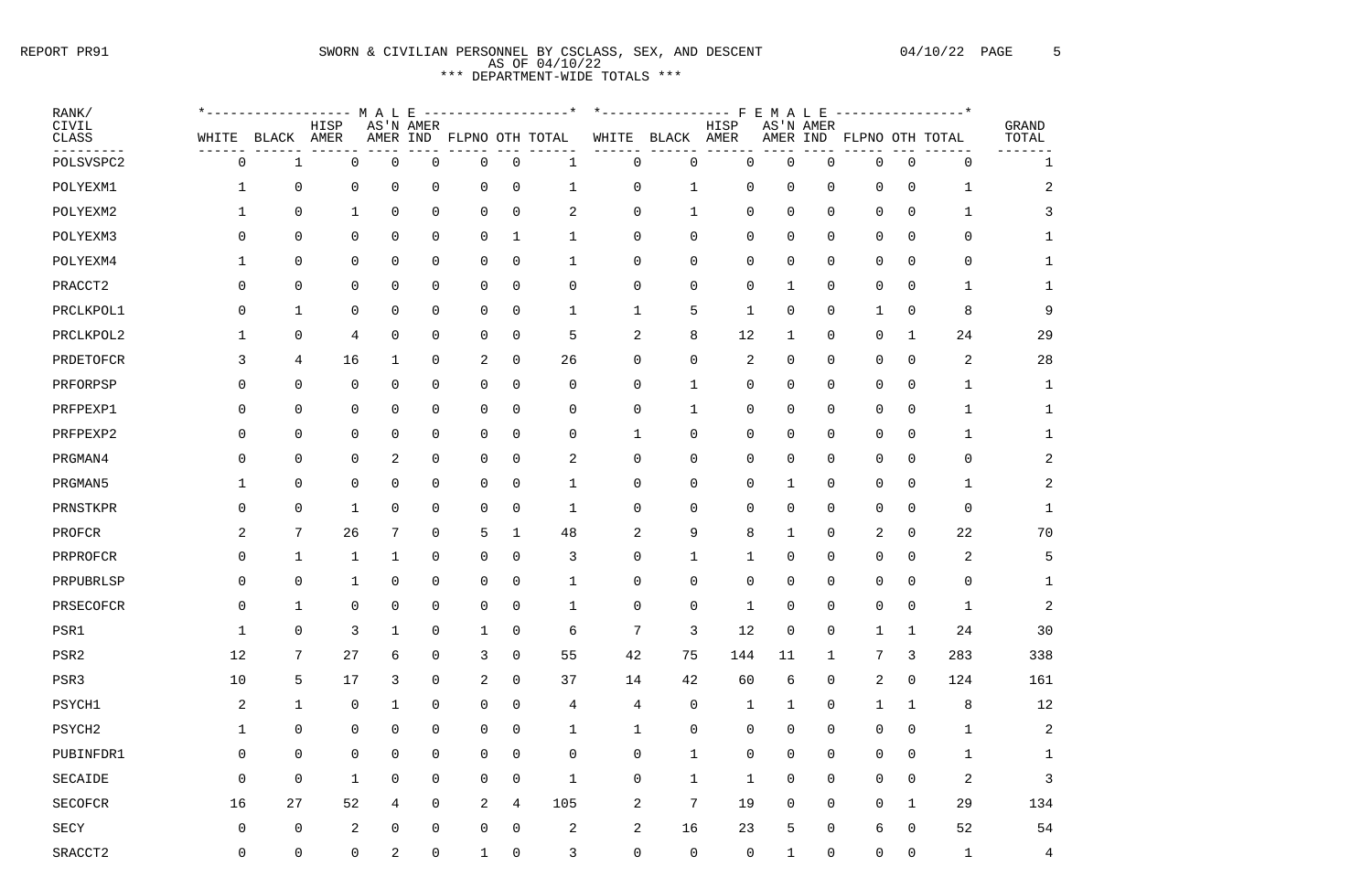# REPORT PR91 SWORN & CIVILIAN PERSONNEL BY CSCLASS, SEX, AND DESCENT 04/10/22 PAGE 6 AS OF 04/10/22 \*\*\* DEPARTMENT-WIDE TOTALS \*\*\*

| RANK/          |                |                | *----------------- M A L E |                |                |                          |                |                |                | -----------------* *-------------- F E M A L E ---------------* |                |                |           |                |                          |                |                |                |
|----------------|----------------|----------------|----------------------------|----------------|----------------|--------------------------|----------------|----------------|----------------|-----------------------------------------------------------------|----------------|----------------|-----------|----------------|--------------------------|----------------|----------------|----------------|
| CIVIL<br>CLASS | WHITE          | BLACK AMER     | HISP                       |                | AS'N AMER      | AMER IND FLPNO OTH TOTAL |                |                | WHITE          | BLACK                                                           | HISP<br>AMER   |                | AS'N AMER |                | AMER IND FLPNO OTH TOTAL |                |                | GRAND<br>TOTAL |
| ---------      | ----           | 7              | -------<br>23              | 7              |                |                          |                | 56             | 12             | 72                                                              |                |                |           |                |                          |                | ------<br>219  | -------<br>275 |
| SRADMCLK       | 9              |                |                            |                | $\overline{0}$ | 9                        | $\mathbf{1}$   |                |                |                                                                 | 119            | 11             |           | $\overline{0}$ | $\overline{4}$           | $\mathbf{1}$   |                |                |
| SRAUDTOR       | $\overline{0}$ | $\overline{0}$ | $\overline{0}$             | $\overline{0}$ | $\overline{0}$ | $\overline{0}$           | $\overline{0}$ | $\overline{0}$ | 0              | $\overline{0}$                                                  | $\mathbf 0$    | $\mathbf 1$    |           | $\overline{0}$ | 0                        | $\overline{0}$ | $\mathbf{1}$   | $\mathbf{1}$   |
| SRAUTOSUP      | 2              | $\overline{0}$ | $\overline{0}$             | 0              | 0              | 0                        | $\overline{0}$ | 2              | 0              | 0                                                               | $\overline{0}$ | 0              |           | $\overline{0}$ | 0                        | 0              | 0              | $\overline{2}$ |
| SRCIAN         |                | $\overline{0}$ | 0                          | 0              | 0              | 0                        | $\overline{0}$ | $\mathbf{1}$   | $\mathbf{1}$   | $\mathbf 0$                                                     | 1              | 0              |           | 0              | 0                        | 0              | 2              | 3              |
| SRCMELECT      |                | $\overline{0}$ | 2                          |                | 0              | -1                       | $\overline{0}$ | 5              | 0              | $\mathbf 0$                                                     | 0              | 0              |           | $\overline{0}$ | 0                        | 0              | $\Omega$       | -5             |
| SRCOMENGR      | $\mathbf 0$    | 0              | $\overline{0}$             | 1              | 0              | 0                        | $\overline{0}$ | $\mathbf{1}$   | 0              | 0                                                               | $\overline{0}$ | $\overline{0}$ |           | $\overline{0}$ | 0                        | $\mathbf 0$    | $\overline{0}$ |                |
| SRDETOFCR      | 4              | 6              | 27                         | 5              | $\overline{0}$ | 5                        | $\overline{0}$ | 47             | $\overline{a}$ | 11                                                              | 20             | $\overline{0}$ |           | $\mathbf 0$    | $\mathsf{O}$             | $\mathbf 1$    | 34             | 81             |
| SREQMECH       | 11             | $\overline{0}$ | 13                         | 2              | $\overline{0}$ | $\overline{0}$           | $\overline{0}$ | 26             | 0              | $\mathbf 0$                                                     | $\overline{0}$ | $\overline{0}$ |           | $\overline{0}$ | 0                        | $\overline{0}$ | 0              | 26             |
| SRFORPSP       | $\mathbf 0$    | $\overline{0}$ | $\overline{0}$             | 0              | 0              | 0                        | $\overline{0}$ | $\overline{0}$ | $\overline{a}$ | $\mathbf 1$                                                     | 3              |                |           | $\overline{0}$ | 0                        | $\overline{0}$ | 7              | 7              |
| SRMA1          | 2              | 2              | 3                          |                |                | 0                        | $\overline{0}$ | 9              | $\mathfrak{Z}$ | 5                                                               | 0              |                |           | $\overline{0}$ | 6                        | 0              | 17             | 26             |
| SRMA2          | 3              | 1              | 2                          | 0              | 0              | -1                       | $\overline{0}$ | 7              | 3              | $\overline{0}$                                                  | 2              | 3              |           | $\overline{0}$ | 3                        | $\overline{0}$ | 11             | 18             |
| SRPA1          | 0              | 0              | 0                          | 0              | 0              | 0                        | $\overline{0}$ | 0              | $\mathsf{O}$   | 2                                                               | $\mathbf{1}$   | 1              |           | $\mathbf 0$    | 3                        | $\overline{0}$ | 7              | 7              |
| SRPA2          | 0              | 0              | $\overline{0}$             | 0              | $\overline{0}$ | 0                        | $\overline{0}$ | $\overline{0}$ | 0              | 2                                                               | 1              | 1              |           | $\overline{0}$ | $\overline{0}$           | $\overline{0}$ | 4              | 4              |
| SRPHOTOG1      | $\mathbf 0$    | $\overline{0}$ | 1                          | 0              | $\overline{0}$ | $\overline{0}$           | $\overline{0}$ | $\mathbf{1}$   | 0              | $\overline{0}$                                                  | $\overline{0}$ | $\overline{0}$ |           | $\overline{0}$ | 0                        | $\overline{0}$ | 0              |                |
| SRPHOTOG2      | 0              | 0              | 0                          | 0              | 0              | 0                        | $\overline{0}$ | 0              | $\mathbf 1$    | $\mathbf 1$                                                     | $\overline{0}$ | 0              |           | $\overline{0}$ | 0                        | $\overline{0}$ | 2              | 2              |
| SRPJCDNR       |                | $\mathbf{1}$   | 0                          | 0              | 0              | 0                        | $\overline{0}$ | 2              | $\mathbf 0$    | $\overline{0}$                                                  | 0              | 0              |           | 0              | 0                        | 0              | 0              | $\overline{2}$ |
| SRPROFCR       | 0              |                | 2                          | 0              | 0              |                          | $\overline{0}$ | 4              | 0              | $\mathbf{1}$                                                    | 2              | 2              |           | 0              | 0                        | $\Omega$       | 5              | 9              |
| SRPSR1         | 4              | 0              | $\overline{2}$             | 3              | 0              | 0                        | $\mathsf{O}$   | 9              | 6              | 14                                                              | 11             | 0              |           | $\mathbf 1$    | 0                        | $\mathbf 0$    | 32             | 41             |
| SRPSR2         |                | 0              |                            |                | 0              | 0                        | $\overline{0}$ | 3              | $\mathbf 0$    |                                                                 | 4              |                |           | 0              |                          | 0              |                | $10$           |
| SRSECOFCR      | $\mathbf 1$    | $\overline{a}$ | 5                          | 0              | 0              | $\mathbf 1$              | $\mathsf{O}$   | 9              | $\mathbf{1}$   | $\mathbf 0$                                                     | $\mathbf 0$    | $\overline{0}$ |           | $\mathbf 0$    | $\mathsf{O}$             | $\overline{0}$ |                | $10$           |
| SRSTRKPR       | $\mathbf{1}$   | $\mathbf 0$    | 0                          | 0              | 0              | 0                        | $\overline{0}$ | $\mathbf{1}$   | $\mathsf 0$    | 0                                                               | 0              | $\mathbf 0$    |           | $\mathsf{O}$   | $\overline{0}$           | $\overline{0}$ | $\mathbf 0$    | $\mathbf 1$    |
| SRSYSAN1       | $\mathbf 1$    | $\mathbf{1}$   | 0                          | $\mathbf{1}$   | 0              | 1                        | $\mathbf 0$    | 4              | $\mathbf{1}$   | 4                                                               | 2              | 1              |           | $\mathbf 0$    | $\mathsf{O}$             | $\overline{0}$ | 8              | 12             |
| SRSYSAN2       | $\mathsf{O}$   | 0              | $\mathbf{1}$               | 0              | $\overline{0}$ | $\mathbf 1$              | $\overline{0}$ | 2              | $\mathbf{1}$   | $\overline{0}$                                                  | $\mathbf 0$    | 1              |           | $\mathbf 0$    | 1                        | $\overline{0}$ | 3              | 5              |
| SRXQSTDOC      | $\mathsf 0$    | $\overline{0}$ | 0                          | 0              | 0              | 0                        | $\mathsf{O}$   | 0              | $\mathbf{1}$   | 0                                                               | $\mathsf{O}$   | $\mathbf 0$    |           | $\mathbf 0$    | 0                        | $\mathsf{O}$   |                | ᅩ              |
| STPROWKR       | 2              | $\mathbf 0$    | 0                          | 0              | 0              | 0                        | $\overline{0}$ | 2              | 0              | 0                                                               | $\mathbf 0$    | $\mathbf 0$    |           | $\mathsf{O}$   | $\mathsf{O}$             | $\overline{0}$ | $\mathbf 0$    | $\overline{a}$ |
| STRKPR2        | $\mathsf{O}$   | 0              | 3                          | $\mathbf{1}$   | 1              | 0                        | $\overline{0}$ | 5              | 0              | $\mathsf{O}$                                                    | 0              | $\overline{0}$ |           | $\mathbf 0$    | $\mathsf{O}$             | $\overline{0}$ | 0              | 5              |
| SUPVRCRIM      | 3              | $\mathbf{1}$   | $\mathbf 1$                | 0              | 0              | 0                        | $\overline{0}$ | 5              | $\overline{7}$ | 0                                                               | 0              | -1             |           | $\mathsf{O}$   |                          | $\overline{0}$ | 9              | 14             |
| SYSAIDE        | $\mathsf{O}$   | 0              | 0                          | 0              | 0              | 1                        | $\mathbf 0$    | $\mathbf{1}$   | $\mathsf{O}$   | $\mathbf{1}$                                                    | $\mathbf 0$    | $\mathbf 0$    |           | $\mathbf 0$    | $\mathbf 0$              | $\mathbf 0$    |                | 2              |